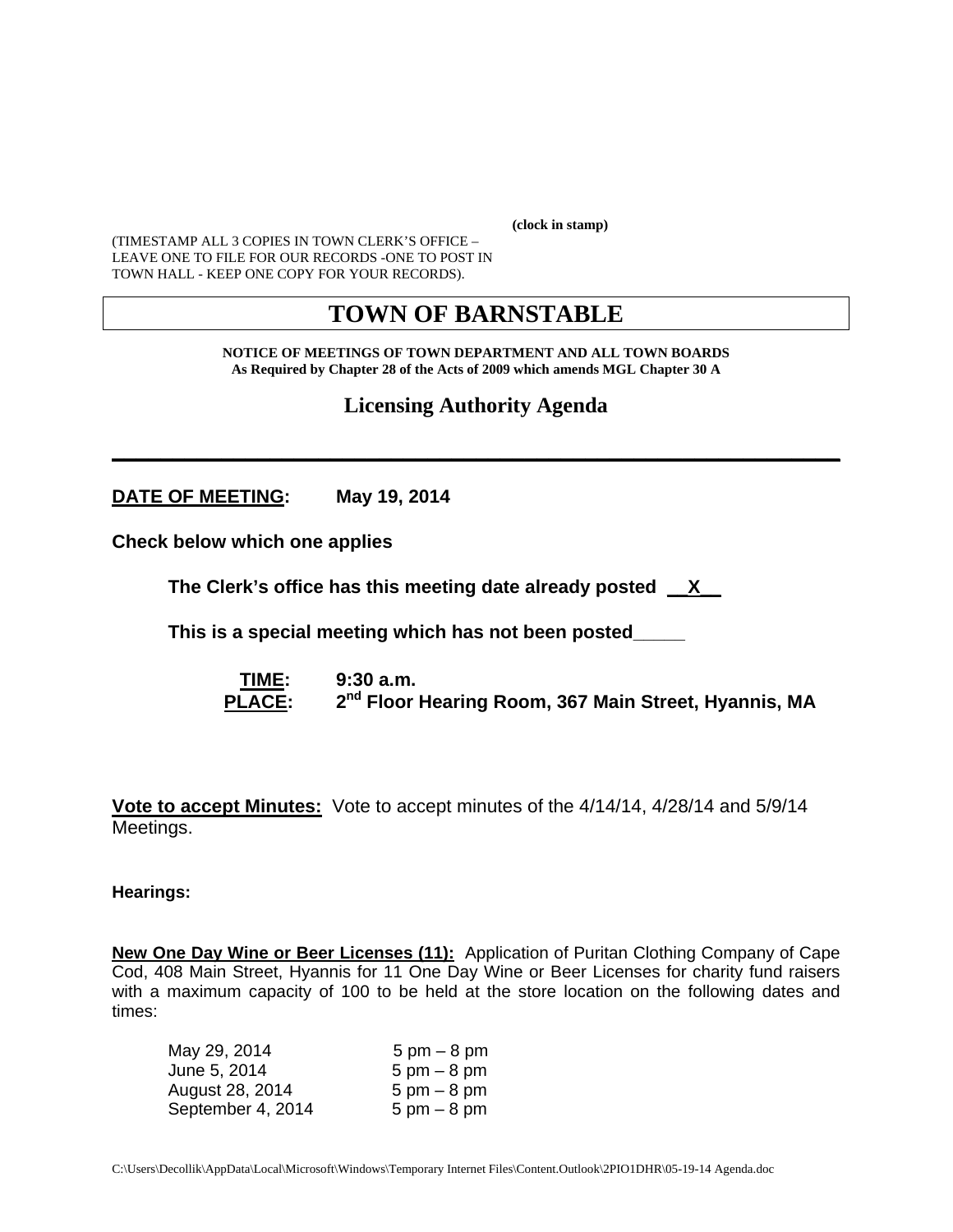| September 11, 2014 | $5 \text{ pm} - 8 \text{ pm}$ |
|--------------------|-------------------------------|
| September 12, 2014 | $5 \text{ pm} - 8 \text{ pm}$ |
| September 17, 2014 | $5 \text{ pm} - 8 \text{ pm}$ |
| December 4, 2014   | $5 \text{ pm} - 8 \text{ pm}$ |
| December 5, 2014   | $5 \text{ pm} - 8 \text{ pm}$ |
| December 7, 2014   | $5 \text{ pm} - 8 \text{ pm}$ |
| December 10, 2014  | $5 \text{ pm} - 8 \text{ pm}$ |

**New One Day Beer and Wine and Entertainment Licenses:** Application of Connie Nye Clark of the Perfect Plan on behalf of Luxx Living and Pastiche of Cape Cod, for a One Day Beer and Wine License and Entertainment License for networking event to be held outside at Pastiche, 1595 Route 6A, West Barnstable on June 12, 2014 from 4:00-8:00 PM. Entertainment will be a three piece jazz trio. Maximum allowed is 100 persons limited to the outside tent area only.

### **Change of New Annual Common Victualler License:**

In accordance with Chapters 136, 138 and 140 of the General Laws, as amended, Little Miss Cupcape, Inc., d/b/a Little Miss Cupcape**,** 388 Main Street, Hyannis, MA, Tonya and Taylor Stump, Managers, Annual Common Victualler License has petitioned the Barnstable Licensing Authority for a Change of Description to allow outdoor dining for 8 seats.

**New Annual Common Victualler License:** Application of RTPK Associates, 590 Sandy Neck Road, West Barnstable, Steven Aluisy, Manager, for a New Annual Common Victualler License, to be operated 9 am to 6 pm. Maximum number of 6 picnic tables, 36 seats.

**New Annual Common Victualler License:** Application of S & A Group, d/b/a Box Lunch, 357 Main Street, Hyannis, Angel Mateo, Manager, for a New Annual Common Victualler License, to be operated Monday through Friday 9 am to 4 pm. and Saturday 10 am to 3 pm. Indoor seating for 16 and outdoors for a maximum of 14 as approved by the Building Commissioner.

**New Annual Common Victualler License:** Application of Christian Camp Meeting Association, d/b/a CBA Snack Bar, 915 Craigville Beach Road, Centerville, A. Roy Brown, Manager, for a New Annual Common Victualler License, to be operated 9 am to 4 pm. Maximum number of 20 interior seats and 24 exterior seats as approved by the Building Commissioner.

**New Class II Auto Dealer License:** Application of Skyline Motors Inc, for a new Class II Auto Dealer License at 66 Barnstable Road, Hyannis, for a maximum of 28 used vehicles to be parked outside per approval of the Building Commissioner.

**New Class II Auto Dealer License:** Application of Executive Auto & Sales Inc, for a new Class II Auto Dealer License at 515 West Main Street, Hyannis, for a maximum of 13 used vehicles to be parked outside per approval of the Building Commissioner.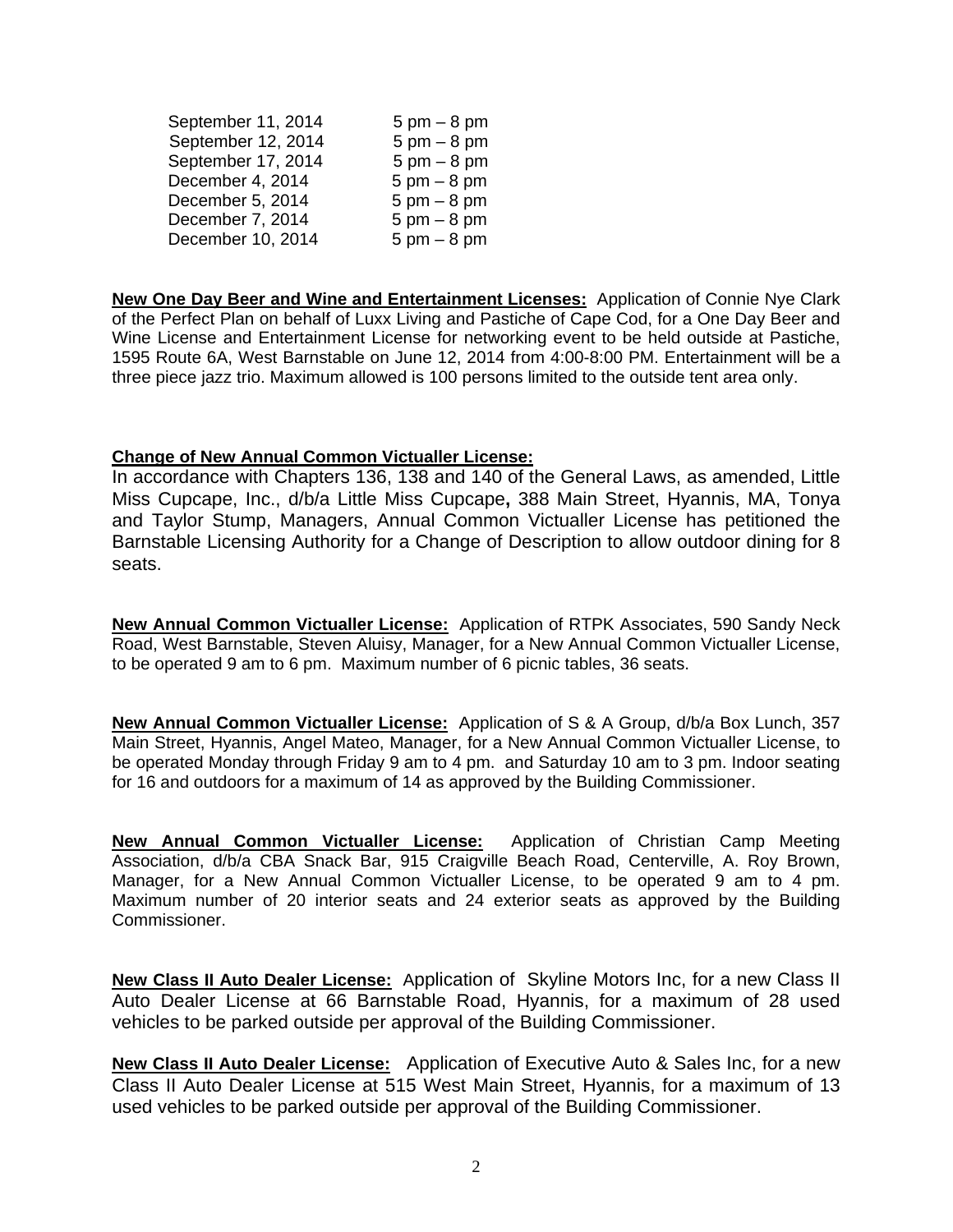**New Junk Dealer License:** Application has been filed by Silva Jewelers Inc., d/b/a Silva Jewelers, 1112 Main Street, Osterville, Cynthia J Silva, Manager, for a New Annual Junk Dealer License. Hours of operation to be 9 am to 5pm, Monday – Saturday.

**New Annual Common Victualler License:** Application of Moo Oink Cluck LLC, d/b/a Monty's Roast Beef, 251 Iyannough Road, Hyannis, Errol Thompson, Manager, for a New Annual Common Victualler License, to be operated 10 am to 10 pm, Sunday - Thursday and 10:00 am – 1:00 am Friday-Saturday; indoor seating for 40 as approved by the Building Commissioner.

**New Annual Common Victualler License:** Application of Burrito Loco # 1, 70 Center Street, Hyannis, Pablo Arturo Tapia, Manager, for a New Annual Common Victualler License, to be operated 6 am to 6 pm. Interior seating of 30 and exterior seating of 10 per approval of the Building Commissioner.

**Annual All Alcohol Change of Manager Licenses (2):** Application of Wianno Club Inc., d/b/a Wianno Club, at the following locations, 107 Sea View Ave and 389 Parker Road, both located in Osterville, holder of Annual All Alcohol Club Licenses, for a Change of Manager to Darin C. Crippen.

# **Renewals:**

# **The following renewals have been submitted without any changes from the previous year for Licensing Authority approval:**

**Daily Live Entertainment:**  Cape Cod Melody Tent, 41 West Main Street, Hyannis

## **Business Meeting:**

 **Junk Dealer Renewals:** Renewals were completed on 4/30/2014. The following Licensees did not renew and did not notify the Licensing Authority of their intention to close. Letters were sent to cease all operations related to the license as of April 30, 2014. The Barnstable Police Department was updated.

 2 Good to be New, 142 Corporation St, Hyannis Kyle's Consignment Corner, 505 Main Street, Hyannis Second Time Around, 631 Main Street, Hyannis

 Spindle City Precious Metals, Cape Cod Mall, did confirm closure via email 3/14/2014 The Teen Exchange, Falmouth Rd, Centerville, did confirm closure via email 4/28/2014